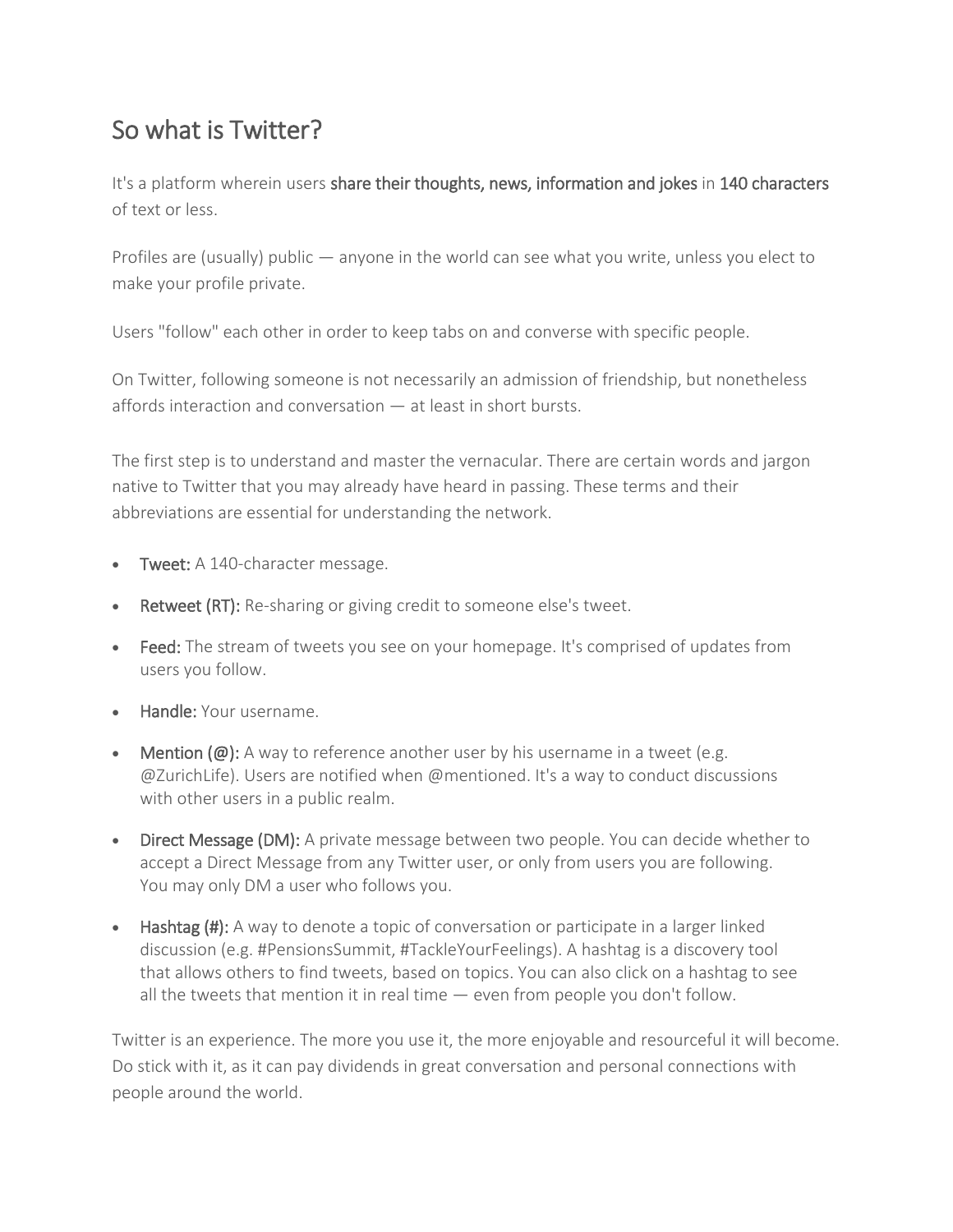### 1. Signing Up

In order to engage in conversation, you must introduce yourself. By creating a handle (see glossary above) you can quickly describe who you are. A handle is essentially your address or calling card, and is how people will interact with you and include you in conversation.

Your profile pic, header image and bio should also reflect who you are. Where possible, you should use your actual picture and real name, so people feel more comfortable interacting with you.

## 2. Following and Followers

Twitter could be described as a crowded hall. Picture people milling about, having conversations and some are staring at the ceiling. It's a lot to take in all at once, but if you hone in on a few people that seem interesting and start a genuine conversation, you might encounter a new and interesting network of contacts. Before you know it, you'll have a nice little group of people with common interests.

Once you've squared away your username, photo and bio (e.g. work for Zurich, opinions are mine, RT not endorsement), you need to seek out people to follow. You can find them in a few different ways.

Our advice is to follow people you know, at first. When you open your account, Twitter's algorithm doesn't know you very well, and thus, cannot logically suggest people for you to follow, just yet. It merely suggests random celebrities and other folks with thousands of followers. Therefore, following people you know will make your initial foray more worthwhile.

Once you get rolling, Twitter will give you better follow suggestions, based on the industries/fields associated with your interests. With time, you'll become adept at discerning who is worth following and who is not. There's no set strategy for this — it's completely up to you and your own personal tastes. If someone follows you, there's no requirement to follow them. If someone is tweeting too much and clogging your feed, feel free to unfollow him immediately.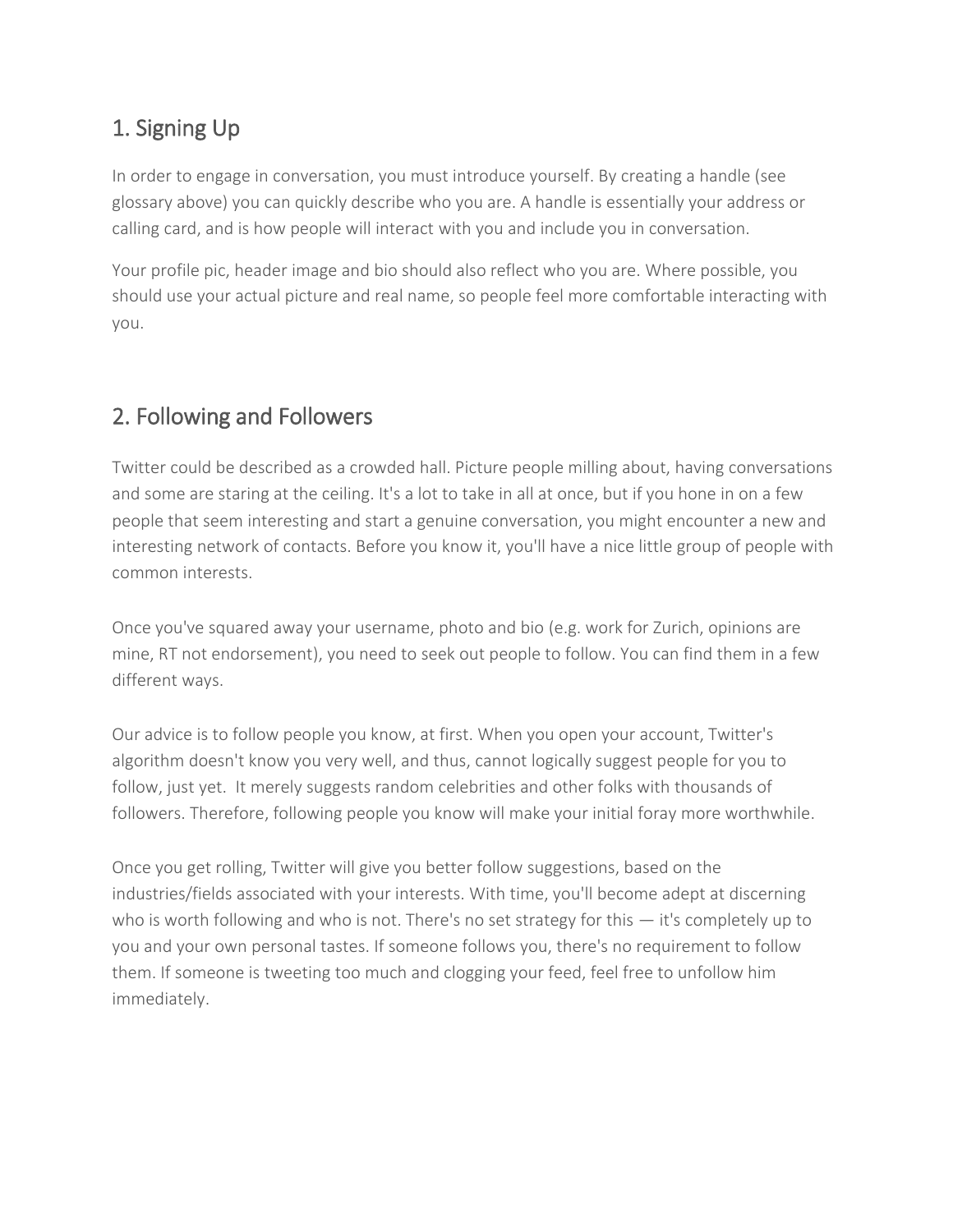### 3. Entering the Fray

Now that you've been observing the updates and musings of those you follow, it's time to join the conversation. You could try to send a 140-character observation into the ether and hope someone sees it, but there's a better way to engage with people around your interests.

The next time you see a particularly fascinating tweet, click "reply" and add your two cents.

Interacting with ordinary people is a great way to get the hang of the "@mention"

(just use the "@" sign before that person's handle). Clicking "expand" or "view conversation" on a tweet will display all the responses that message received, including tweets from people you aren't following. You can see when someone follows or @mentions you in the @Connect tab at the top of the page.

You might also notice a vertical blue line connecting some tweets. When two or more users you follow are involved in a conversation, Twitter automatically groups those messages together on your timeline, displayed chronologically from when the most recent tweet was sent. Up to three messages in the conversation will appear on your timeline, connected by the vertical line. If there are more than three messages in the conversation, click on any one to view the entire conversation.

Once you feel comfortable with these tools, it's time to start interacting with more influential Twitter users. Twitter gives you the power to directly connect with government officials, celebrities and cultural movers and shakers. By @mentioning specific people, the odds that they see your conversation increase drastically. Who knows? They might even respond or retweet to their own personal audiences.

#### 4. Direct Communication

Another way to communicate with Twitter is through direct messaging (DM). The messages are private, between you and the receiver, but keep in mind what you say could still be leaked  $-$  so make sure whatever you send is something you'd feel comfortable having publicly posted.

A feature in settings allows users to choose whether they want to be able to receive messages from their followers, even if they didn't follow them back. To enable the feature, go to settings and look under the "Accounts" section, where you should see a check box marked "Receive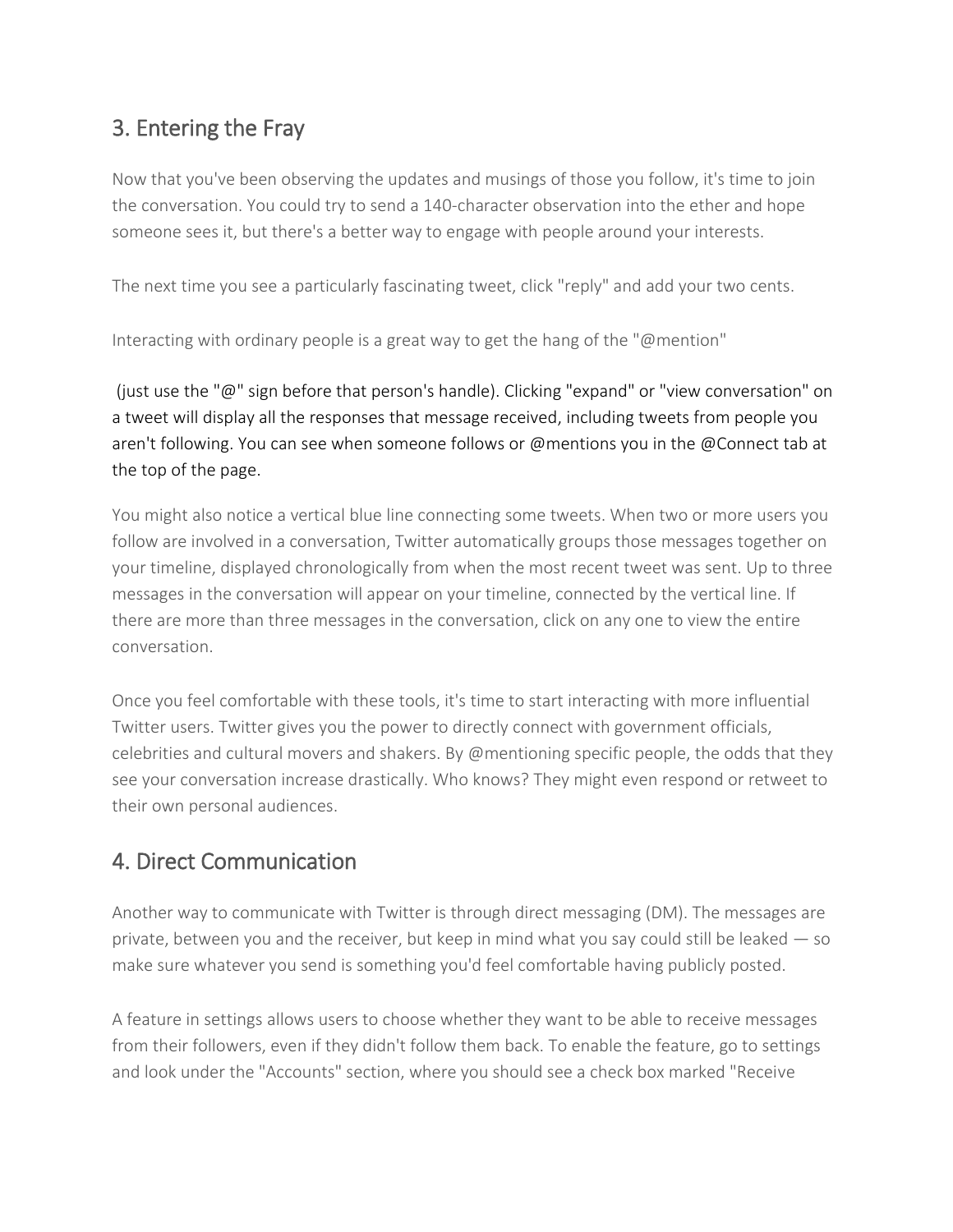direct messages from any follower." At time of writing, the feature wasn't available for everyone. We'll update as more information becomes available.

#### 5. Retweeting

Retweeting is a common way to share something interesting from someone you follow to your own set of followers. Pertinent information tends to spread virally via retweets. It's important to remember that a retweet should be thought of as quoting someone or citing a source.

There are a couple of ways to retweet someone. You may choose to simply hit the retweet button. When you click this button, the tweet will be sent to your set of followers, using the original tweeter's profile pic alongside a note that you have retweeted the post. You can also add your own comment to the retweet before you post it. The tweet will appear in your timeline, with your profile pic and your comment before the original tweet.

Again, these are two ways to perform essentially the same action. It's up to you to determine when it's appropriate to include a comment in your RT.

#### 6. Hashtags

Hashtags label and indicate the subject matter of certain conversations taking place on Twitter. The hashtag is represented by the number sign "#." Putting one of these little symbols in front of a word or phrase indicates a subject you think is worth talking about. The words you use after the hashtag become searchable because Twitter tracks them. That is to say, if you click on a particular hashtag, you'll be able to see all tweets that have also used that hashtag. It's a grouping mechanism that allows you to get the general public's sense about a specific topic or issue.

This is a very convenient way to drop in on subjects as broad as [#Pensions](https://twitter.com/#!/search/organicfood) or as focused as [#TackleYourFeelings.](https://twitter.com/#!/search/behindthelaunch) Feel free to create your own subjects — just make sure you don't use any spaces between words in a hashtag. The Trends area will display content and hashtags that are trending globally but the settings can be changed to show only the topics trending in Ireland.

#### 7. Mobile Apps

Twitter is all about what's happening *now*. And let's face it: Not a ton of interesting things happen at your desk. That's why it's important to keep up with Twitter while you're on the go.